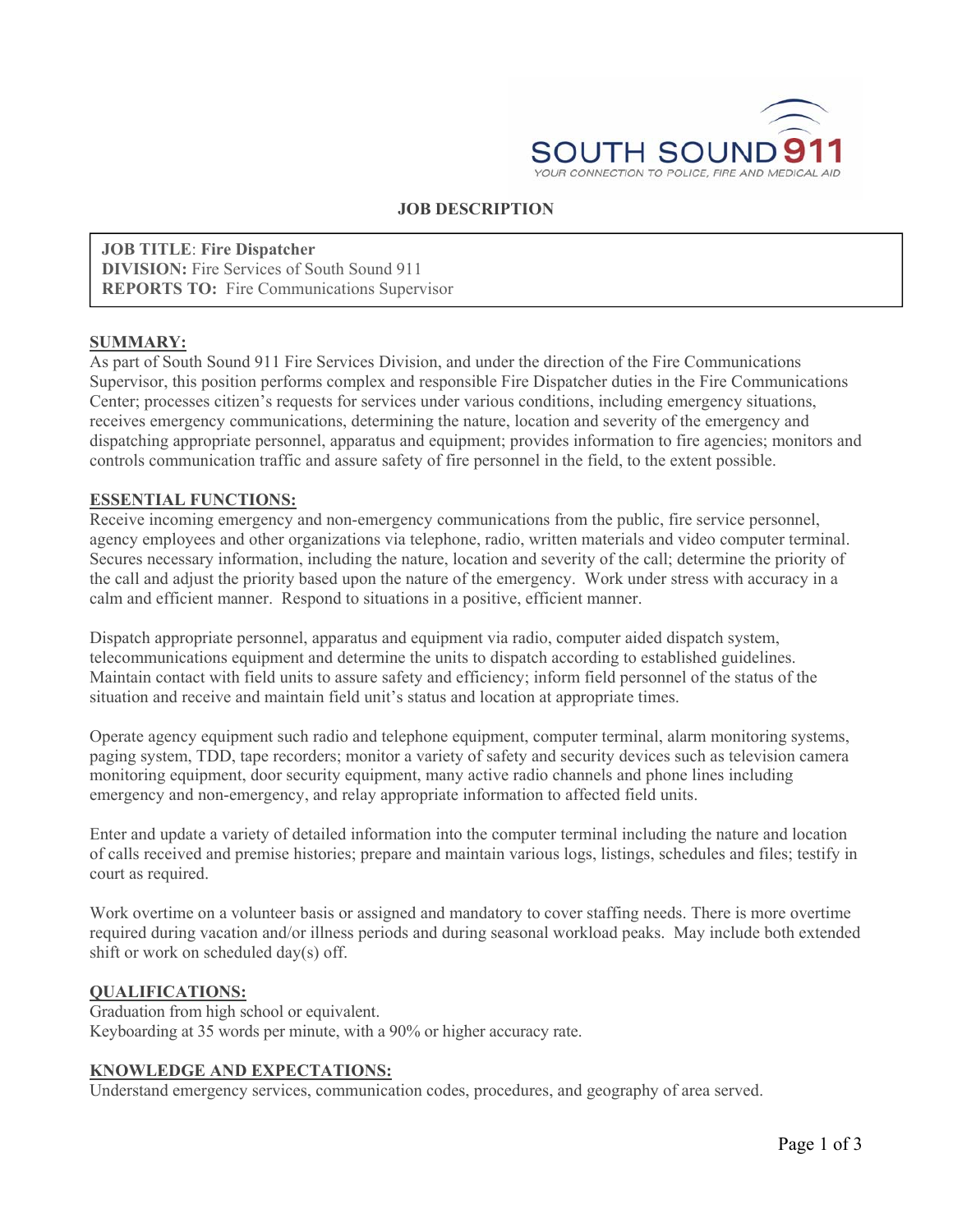Read, interpret, explain, apply and follow applicable laws, ordinances, codes, regulations, policies and procedures.

Perform limited clerical duties such as filing, duplications and typing.

Work appropriately with confidential material and information.

Keyboarding at 35 words per minute.

Work with speed and accuracy.

Follow safety rules and regulations.

Provide training and orientation to peer employees.

Proficient with standard suite of Microsoft Office software and database applications, peripheral equipment, fax machine, phone system, radio and teletype.

Communicate efficiently and effectively both orally and in writing using tact, patience and courtesy.

Maintain cooperative and effective working relationships with others.

Analyze situations quickly and adopt an effective course of action.

Organize work with many interruptions and multiple tasks to meet schedules and timelines.

### **Is this position closely, moderately or minimally supervised?** Moderately

**Please explain:** Employees are expected to work independently in a variety of tasks and ask for assistance/clarification when questions/concerns arise.

**Does this position have supervisory responsibility (i.e., responsible for hiring, firing, appraisals, etc.)? Yes**  $\Box$  **No** $\boxtimes$ 

**Does this position have access to confidential information?** Yes  $\boxtimes$  No  $\Box$ 

**Does this position have access to or handle agency funds?** Yes  $\Box$  No  $\boxtimes$ 

Is it important to this position that the incumbent be able to communicate fluently in English? Yes  $\boxtimes$ No

**If yes, please explain:** Most of the business is done over the phone or in electronic communications, therefore it is imperative that we be able to communicate with customers.

# **LICENSES, CERTIFICATES AND OTHER REQUIREMENTS:**

Due to the confidential nature and demands of this position, candidates must possess an exemplary personal history and pass a background investigation and a psychological evaluation as part of the pre-conditional offer of employment.

# **PHYSICAL REQUIREMENTS:**

The physical demands described here are representative of those that must be met by an employee to successfully perform the essential functions of this job. While performing the duties of this job, the employee is regularly required to sit at a computer terminal, use hands to and arms to reach, finger, handle, or feel, and finger dexterity necessary to operate equipment used in the position.

The employee is required to talk, see, and hear. Specific vision abilities required by this job include close vision, distance vision, peripheral vision, depth perception and ability to adjust focus. Subject to lifting up to 10 pounds; standing, bending, stooping and reaching or sitting for eight hour periods, continuous contact with monitors/CRTs, and noise from communications and office equipment.

# **WORKING ENVIRONMENT:**

Employee works in an indoor climate-controlled office environment. The noise level in the work environment is usually quiet. Work requires extended periods of concentration and sedentary work at a work station. Work is subject to frequent interruptions and normal office noise.

# **ANALYSIS OF PHYSICAL DEMANDS OF POSITION**

| Standing $\boxtimes$ |  | $0\%$ of time | <b>Walking</b> |  | $5\%$ of time |
|----------------------|--|---------------|----------------|--|---------------|
|----------------------|--|---------------|----------------|--|---------------|

Page 2 of 3